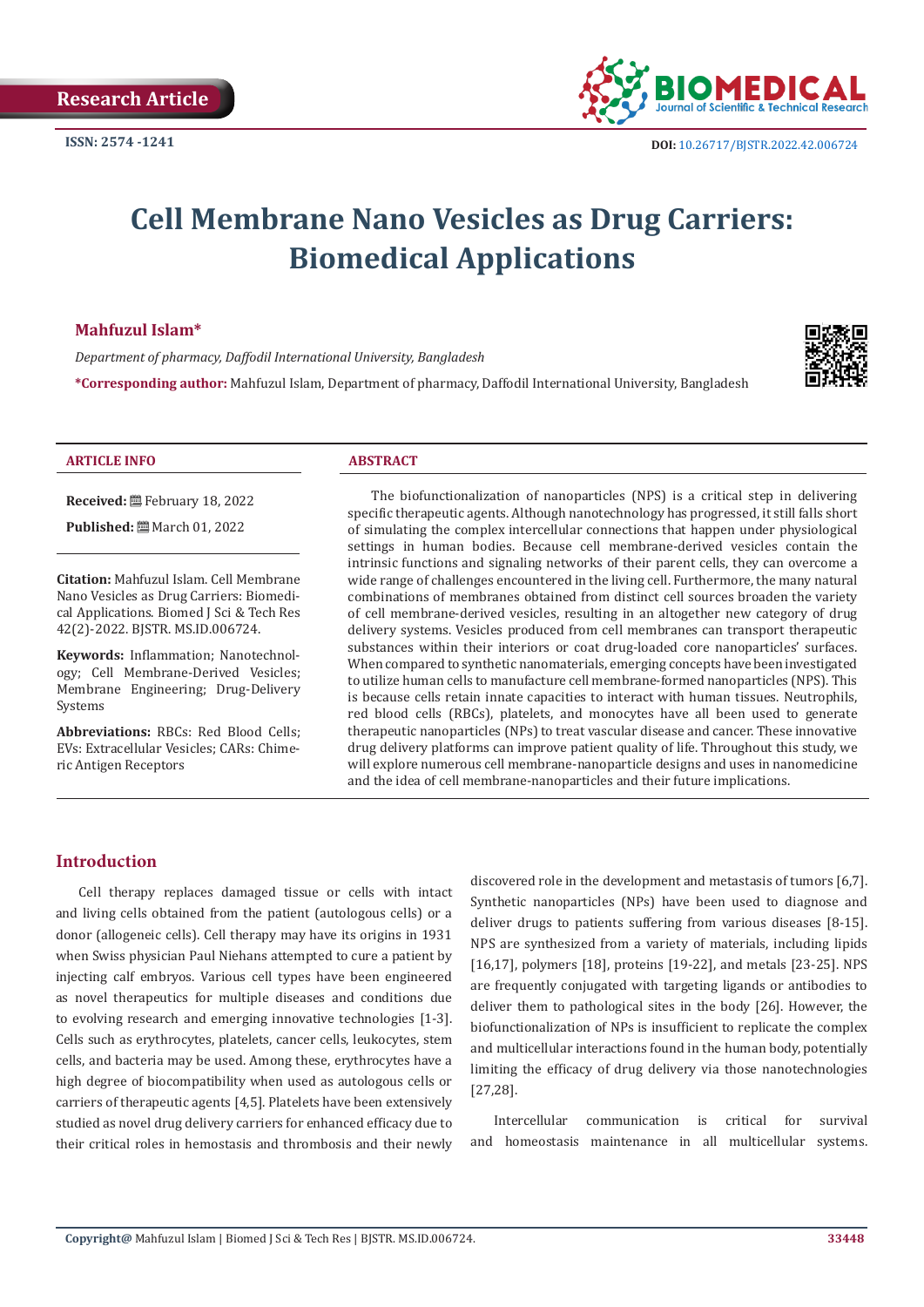Communication occurs via two major pathways: direct cell-cell interactions and the secretion of soluble signaling molecules by cells. Recent research indicates that an additional mechanism, mediated by extracellular vesicles (EVs), plays a critical role in regulating intercellular interactions over short and long distances [29,30]. To effectively treat cancer, drug delivery systems targeting tumor cells have been developed via the design of targeting ligands conjugated to the surface of nanoparticles [31-34]. Arginineglycine-aspartic acid (RGD) is a peptide that binds to fibronectin [35] specifically. RGD [34,36] is also a specific ligand for integrin v3, which plays a critical role in tumor angiogenesis and metastasis [37], according to studies. Integrin v expression is significantly higher on endothelial cells lining tumor blood vessels than normal endothelial cells [38]. Integrin v3 is highly expressed on various tumor cells, promoting tumor metastasis [39] and facilitating the migration of immune cells into tumor tissues [40]. Thus, using RGD to deliver therapeutics to integrin v3 may be a novel strategy for tumor intervention [38,41,42]. Despite the remarkable progress described above, cell-based therapeutics face numerous obstacles before being widely adopted for clinical use with increased efficacy [43,44]. One of the most critical impediments is the inability to control the fate of injected cells *in vivo*, which is critical for increasing the percentage of cells reaching target tissues and decreasing off-target accumulation. Therapeutic cells transplanted into the recipient's body may encounter undesirable host immune responses and frequently lose their therapeutic activity due to immune surveillance [45]. Another critical issue is that injecting drugs or drug-loaded nanoparticles into cells may cause damage to the cell membrane and alter the cell phenotype. Some cases may even be cytotoxic to the carrier cells [46].

# **Leveraging Cell Membranes to form Nano Vesicles as Efficient Drug Delivery Systems**

Cell therapy has enormous potential for treating a variety of diseases. For example, genetically engineering isolated T cells from patients with chimeric antigen receptors (CARs) redirected T cell specificity and ushered in a new era of cancer treatment. The exciting news is that the US Food and Drug Administration recently approved CD19-specific CAR T cells to treat children and young adults with B-cell acute lymphoblast leukemia [47]. Additionally, clinical trials involving cell transplantation are being conducted to address cell function deficiencies [48,49]. Additionally, novel strategies for tissue engineering utilizing stem cells are currently being developed at various stages [50]. However, these approaches are frequently constrained by the difficulty of meeting clinicalscale demand for donor cells, as well as the lifelong requirement for immunosuppressive or other adjuvant drugs that enhance cell efficiency but have undesirable side effects [51]. To this end, cell engineering methods have been proposed to address concerns about rejection by host immune systems by immunoisolating the cells using microcapsules or three-dimensional scaffolds [52-54]. Although promising, complications arise due to the foreign-body response induced by the implant materials, which manifests as immune cell recruitment, fibrous deposits, restricted nutrient passage, and eventual cell death.

Additionally, additional work is necessary to evaluate the accuracy of transplantation and the extent of engrafted cells to optimize the therapeutic outcome [55]; as a result, other transformative cell engineering technologies are in high demand for biomedical applications. CCells' ability to communicate with one another and their environment enables them to perform complex tasks and adapt sophisticated biological entities in the body system. As a classic example, the various proteins on the membrane of red blood cells (RBCs) facilitate information exchange with phagocytes, thereby alleviating complement-mediated attack and prolonging circulation [56]. Furthermore, it has already been illustrated that the recruitment of specific cells in response to chemokines contributes to immune responses, disease development, and tissue formation [57]. Using the knowledge gained from these processes, efforts have been made to incorporate therapeutic constructs into natural cells to develop the next generation of delivery platforms [57-59] As a further evolution," top-dow" procedures have been proposed in which synthetic nanomaterials are disguised as cellular membranes to recapitulate the original cells' critical functions and thus increase nanomaterials' utility [60-62]. These approaches to cell engineering alleviate the host immune response and preserve the complexity and, most importantly, the biological functions of innate cells, conferring enhanced therapeutic efficacy. This Account will highlight recent research conducted in our laboratory that focuses on newly developed cell engineering technologies for cancer immunotherapy, targeted drug delivery, and diabetes treatment.

# **Cell Membrane Surface Repertoire / Different Sources/ Utility and Bio Functionality**

It's a hot scientific area right now, and exosomes play a vital part in transmitting information from cell to cell. Exosomes, as previously said, have the potential to be a next-generation biological instrument for the delivery of therapeutic compounds in the body. The ability to target the brain due to BBB permeability is one of the advantages of exosomes, which also have several advantages, including infinite secretion, artificial encapsulation of biofunctional molecules, controlled expression of synthetic proteins in exosomal membranes, (iv) low cytotoxicity, (v) regulated immunogenicity, (vi) efficient use of cell-to-cell communication routes, and (vii) low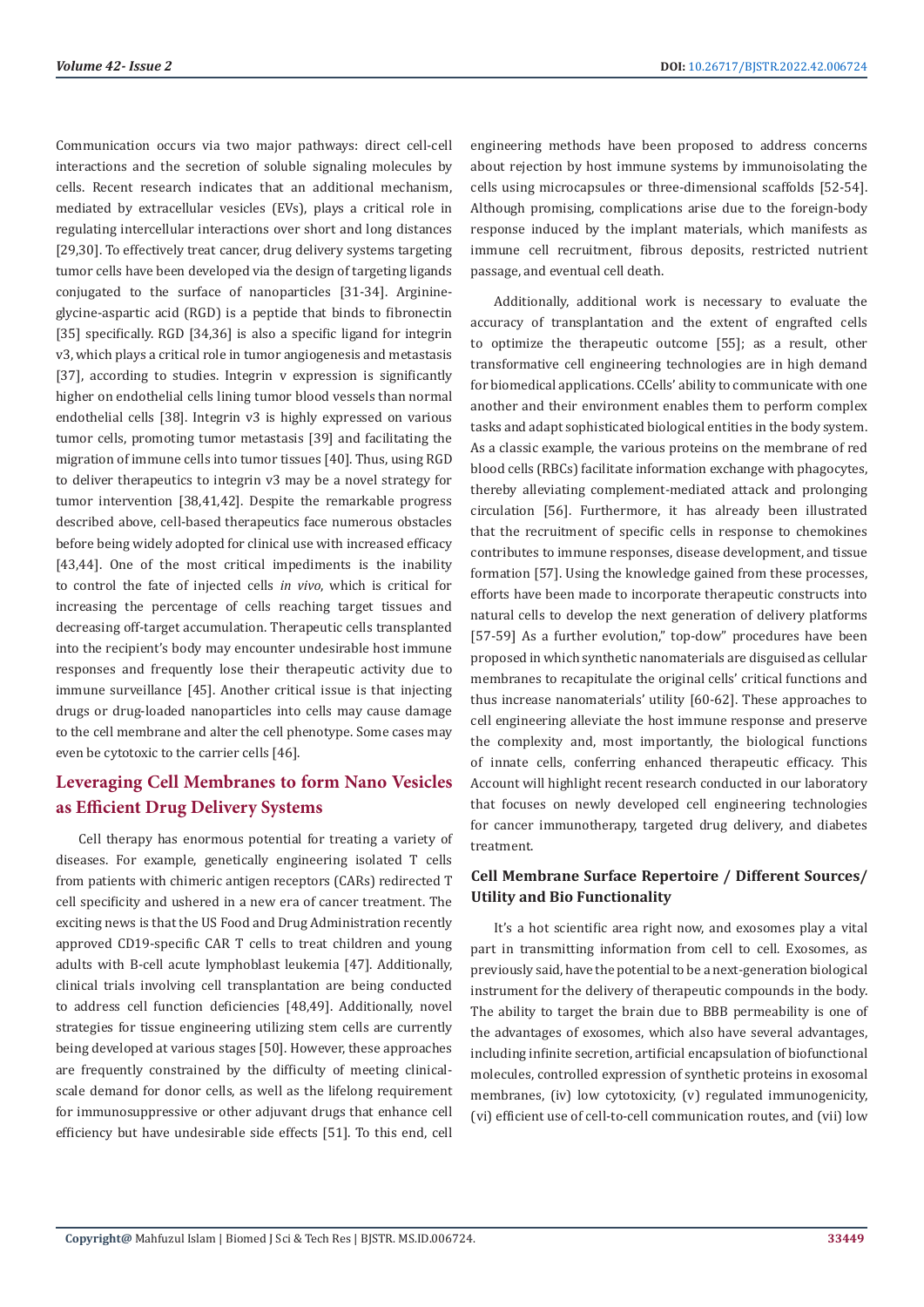cytotoxicity. There are several problems to exosome-based delivery systems, including inadequate cell targeting and absorption effectiveness and insufficient cytosolic release of exosomal contents. Because of this, significant advances in the design of advanced exosome-based delivery systems are necessary shortly. Biofunctional peptide-modified exosomes were used to design and demonstrate a novel drug delivery system, completed and demonstrated. A pH-sensitive fusogenic peptide is used to promote the cytosolic release of exosomal contents in this approach, which is based on arginine-rich cell-penetrating peptide-modified exosomes for active macropinocytosis and intracellular delivery of therapeutic compounds [63]. Understanding the dynamic architecture of cell membranes is the most difficult component of membrane research to accomplish. However, it was not until the 1970s that it was discovered that lipids and proteins could migrate laterally inside the lipid bilayer, signaling that cell membranes function as fluids [64]. Asymmetrical lipid organization in the bilayer's two leaflets was also demonstrated at the time [65], and this was confirmed afterward. Specific flippases are responsible for flipping lipids from one leaflet to the other to preserve the correct asymmetry under conditions of excessive energy consumption [66]. It was Vittorio Luzzati, in the 1960s, who found another remarkable property of lipid bilayers, demonstrating that they could fold into a variety of variants with distinct symmetries [67]. These are threedimensional structures with a high curvature, which periodically exhibit periodic cubic structures. This extraordinary property indicated that lipids have an unrivaled ability to construct a wide range of architectural structures in their environment. Additionally, the move from a planar bilayer structure to cubic membranes needs little energy, allowing cells to self-organize and self-organize dynamically in a large number of situations. Until recently, the only polymorphism that has found its way into biology has been cubic membranes [68,69].

# **Extraction of Cell Membrane & Formation of Nano Vesicles**

Considering that they have a hollow core structure, cell membrane-derived vesicles are an excellent choice for coating material for various therapeutic cargo-loaded nanoparticle formulations. The coating of therapeutic nanoparticles made of various materials and forms, as well as the encapsulation of tiny molecules within their interior, have been accomplished using cell membrane-derived vesicles in recent years. Molecular core nanoparticles entrapped in cell membranes are designed to function either as drug transporters or as a therapeutic agent in and of themselves [70]. By coating a nanoparticle with the cell membrane, developers can take advantage of the synergistic properties afforded by the cell membrane and the core components to create new products. When loaded with drugs, nanoparticles with lipid

bilayer structures, such as those found in cell membrane-derived vesicles, may operate as an additional physical barrier, inhibiting the release of the loaded drug(s) from the nanoparticle core [71]. Drugs encapsulated in polymeric core nanoparticles that have been successively coated with cell membranes have been shown to have a prolonged release after being injected. One investigation discovered that RBC vesicles released more than 50% of the encapsulated doxorubicin in the first 16 hours [72] after being implanted. Doxorubicin was encapsulated in a polylactic acid core and then coated with an RBC membrane, which was demonstrated to delay the release, with 50 percent release observed after 36 hours [73]. Due to the difference in release kinetics, it has been determined that the cell membrane can operate as a diffusion barrier. Encasing nanoparticles within vesicles formed from cell membranes makes it feasible to increase medication loading in the body. When PLGA nanoparticles were wrapped around cell membrane-derived vesicles, it was demonstrated that the doxorubicin loading content increased to 21 percent [74], as opposed to a maximum loading content of 10 percent when cell membrane-derived vesicles were not wrapped around a nanoparticle core [75]. A variety of small compounds, including doxorubicin [76], indocyanine green [77], and clarithromycin [78], as well as macromolecules, such as glucose oxidase [79] and growth factors [80], have been enclosed in core nanoparticles for delivery. One more benefit of using a cell membrane coating is that it improves the biocompatibility of the underlying material. Because cell membranes are composed of biodegradable and naturally occurring lipids, proteins, and carbohydrates, cell membrane coatings may potentially lower the cellular toxicity of the core material used in the coating. Metal [81,82], carbon [83], and gold [84] nanoparticles are among the nanoparticles that have been covered with cell membranes, according to the researchers. Immune cell opsonization and phagocytosis of plasma proteins have been demonstrated to be reduced when a cell membrane coating is applied [85]. This results in a longer circulation period for the core material. The ability of cell membrane-derived vesicles to adopt a variety of morphologies depends on the cell membrane's fluidity. Core materials can be coated with cell membrane-derived vesicles in various shapes, including spherical [86], nanocube [87], and nanorod. In one application, iron oxide/manganese oxide nanocubes were coated with U-251MG cancer cell membranes to improve delivery to tumor tissues [87].

#### **Characterization of the Nanovesicles**

Vesicle size, polydispersity index, and zeta potential were determined at 25 1 **°C** using the Dynamic Light Scattering method and a Zetasizer Nano ZS instrument (Malvern Instruments, United Kingdom) [88,89]. Before being characterized at a scattering angle of 90°, samples were diluted with filtered phosphate buffer saline and then characterized again at the same angle. When determining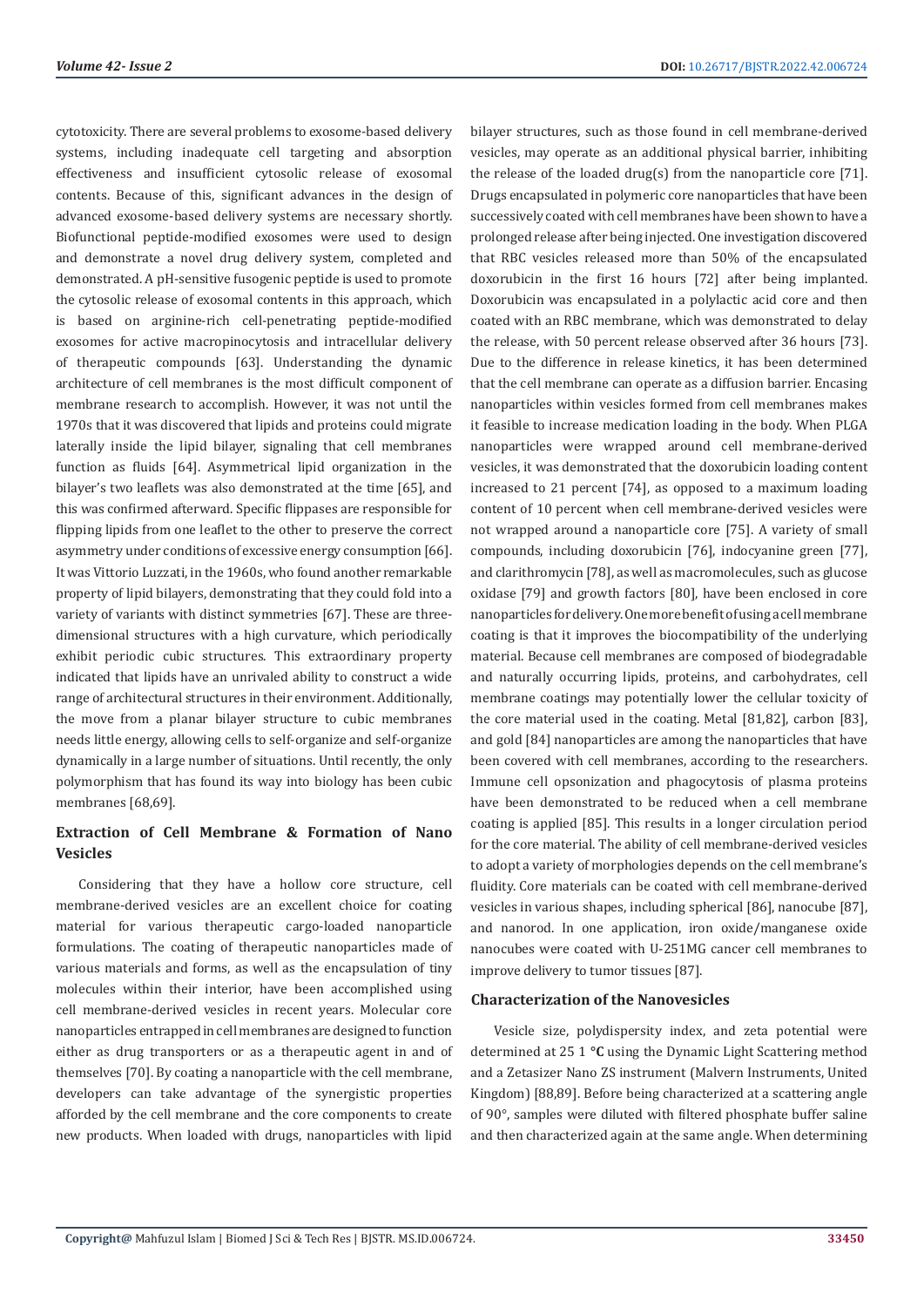the surface charge of drug-loaded vesicles, the Zetasizer Nano ZS was used (Malvern Instruments, Malvern, UK). After 60 seconds of investigation, the average zeta potential of the vesicles was calculated, which provided insight into the morphology of nano-transfersomes. When using an 80 kV voltage setting for transmission electron microscopy (JEM-1011, JEOL, Tokyo, Japan), pictures of nano-transfersomes can be obtained. An appropriate thin layer of the nano-transfersomes drop was allowed to develop and cure adequately on a copper grid. The samples were inspected with a transmission electron microscope [90]. The effectiveness of entrapment is determined (percent). This study used an Ultra Centrifuge (OptimaTM Max-E) to test the effectiveness of entrapment of EM-loaded nanotransfersomes vesicles for one hour at 40,000 rpm and four degrees Celsius [91]. It was necessary to properly separate the supernatant and quantify it using the HPLC method [92]. The entrapment efficiency was calculated with the help of the equation shown below.Regarding percent entrapment efficiency, the formula is (T - C)/T 100, where T signifies total electromagnetic field and C means electromagnetic field detected exclusively in the supernatant.

# **Future Prospects**

We reviewed the present state of the art in cell membrane-covered nanoparticles and highlighted significant biological applications from a biomedical standpoint. Cell membrane-specific functions and qualities such as lengthy circulation time, immune evasion, antibioadhesion, and tissue-specific targeting are transferred to synthetic materials through biomimetic techniques. The goal of the biomimetic strategy is to produce cell-like nanoparticles utilizing a top-down assembly approach that bridges the gap between synthetic materials and biological entities, further motivating the design of theranostic systems in terms of their physical structure. A further advantage of the proposed technique is that it is free of chemicals and includes the bioactivity of membrane-related components into the nanoparticle surface-engineering process. Meanwhile, the amazing diversity of parent cells (RBCs, platelets, stem cells, cancer cells, immune cells, and microbes) provides a plethora of coating types that can be conjugated with nanoparticles for various biomedical applications due to the incredible diversity of parent cells. Cell membrane-covered nanoparticles will have many benefits over their uncoated counterparts in future applications such as *in vivo* drug delivery, bioimaging, and cancer therapy. More to the point, most synthetic nanoparticles can be covered by cell membranes, resulting in biomimetic platforms that are biocompatible and immunogenic regardless of their hydrophobicity, surface potential, size, or morphology. The use of a single kind or conventional types of cell membranes as coating

materials, on the other hand, may restrict the range of functions available to the coating. As coating components in the future, it is recommended that mixed cell membranes or novel cell or bacterial membranes be utilized. Therapeutic nanoparticles will work better *in vivo* if they have a variety of integrated components that contain a wide range of biological moieties and functionalities. When considering the inclusion of ligands into cell membrane coatings to boost synergistic performance in biomedical applications, consider ligands made of antibodies, DNA/RNA, peptides, proteins, and enzymes, among other things. Furthermore, cell membranecovered synthetic nanoparticles are still hampered by complex preparation procedures, easy deactivation, large-scale synthesis, and challenging preservation; these difficulties should be explored and solved in the future, as well as by the limitations of current technology. Research into cell membrane-covered nanoparticles should also focus on translating findings from experimental studies to therapeutic applications.

# **Conclusion**

This article discusses nanoparticles' many designs and applications with various cell membranes in nanomedicine. Because these nano systems were initially designed to extend their circulation time. They were initially examined using red blood cell membranes, as these cells are known to circulate for extended periods in the blood. Due to this technology's adaptability, it has been applied to the membranes of a range of different cell types, including white blood cells, platelets, cancer cells, mesenchymal stem cells, and beta cells. By leveraging this cellular diversity and unique features and the capacity to use a variety of nanoparticles and drug delivery systems, an entirely new sector of nanocarrier manufacture with multiple uses has opened up. Notably, cell membranes possess a variety of features, including the ability to regulate physical contact, immunological evasion, and homologous targeting. The remarkable technology demonstrated here is that the nanoparticles' coating preserves the cell membrane's characteristics. Membrane-coated particles may be utilized to prevent autoimmunity to a specific antigen in the future. As a result, the application possibilities for these nanocarriers are practically endless and undiscovered. Coating nanoparticles with cell membranes has generated substantial interest in the clinical area due to membranes' immunomodulatory properties in treating diseases such as bacterial infections and cancer. Indeed, it has been demonstrated that injection of these coated nanoparticles enhances antigen-specific immunity. Additionally, this coating technology makes nano vaccines, which promote broad immunity to attack specific targets. We believe that nanocarriers will be created for use in medicine to promote human health in the future. To summarize,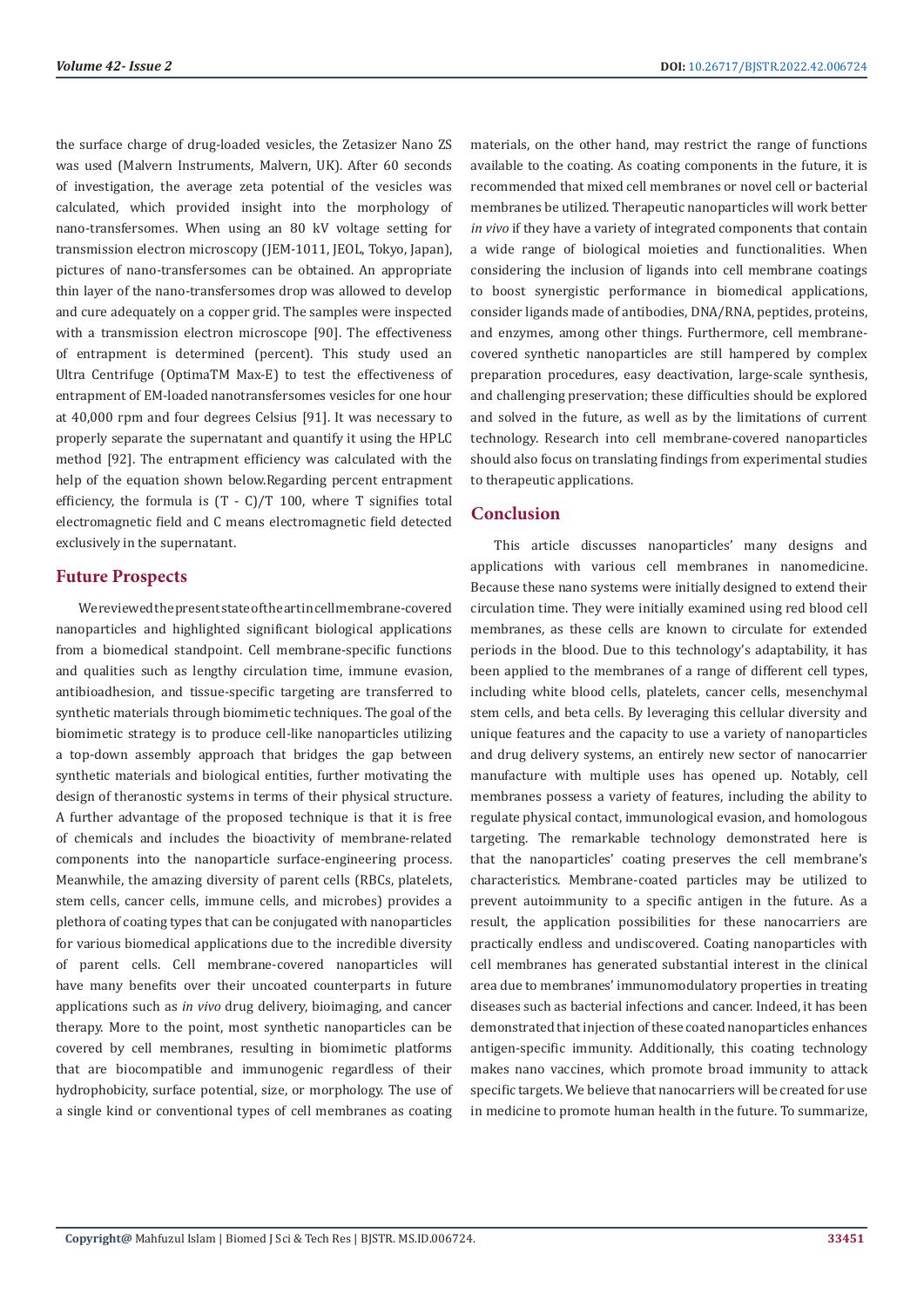this technique possesses several advantages and cellular diversity, enabling it to be applied to a wide variety of medical conditions. As a result, it has not been deployed fully in a clinical context.

# **Conflict of Interest**

No conflict of interest with any institution/organization.

#### **References**

- 1. Pierig[è F, Serafini S, Rossi L, Magnani M \(2008\) Cell-based drug delivery.](https://pubmed.ncbi.nlm.nih.gov/17997501/)  [Adv Drug Deliv Rev 60: 286-295.](https://pubmed.ncbi.nlm.nih.gov/17997501/)
- 2. [Fliervoet LA, Mastrobattista E \(2016\) Drug delivery with living cells.](https://pubmed.ncbi.nlm.nih.gov/27129442/)  [Adv Drug Deliv Rev 106: 63-72.](https://pubmed.ncbi.nlm.nih.gov/27129442/)
- 3. Fischbach MA, Bluestone JA, Lim WA (2013) Cell-based therapeutics: [The next pillar of medicine. Sci Transl Med 5: 179ps7.](https://pubmed.ncbi.nlm.nih.gov/23552369/)
- 4. [Villa CH, Cines DB, Siegel DL, Muzykantov V \(2017\) Erythrocytes as](https://www.ncbi.nlm.nih.gov/pmc/articles/PMC5161683/)  [carriers for drug delivery in blood transfusion and beyond. Transfus](https://www.ncbi.nlm.nih.gov/pmc/articles/PMC5161683/)  [Med Rev 31: 26-35.](https://www.ncbi.nlm.nih.gov/pmc/articles/PMC5161683/)
- 5. Biagiotti S, Paoletti MF, Fraternale A, Rossi L, Magnani M (2011) Drug delivery by red blood cells. IUBMB Life 63: 621-631.
- 6. [Xu XR, Zhang D, Oswald BE, Carrim N, Wang X, et al. \(2016\) Platelets](https://pubmed.ncbi.nlm.nih.gov/27282765/)  [are versatile cells: New discoveries in hemostasis, thrombosis, immune](https://pubmed.ncbi.nlm.nih.gov/27282765/)  [responses, tumor metastasis and beyond. Crit Rev Clin Lab Sci 53: 409-](https://pubmed.ncbi.nlm.nih.gov/27282765/) [430.](https://pubmed.ncbi.nlm.nih.gov/27282765/)
- 7. [Franco AT, Corken A, Ware J \(2015\) Platelets at the interface of](https://pubmed.ncbi.nlm.nih.gov/26109205/)  [thrombosis, inflammation, and cancer. Blood 126: 582-588.](https://pubmed.ncbi.nlm.nih.gov/26109205/)
- 8. [Farokhzad OC, Langer R \(2009\) Impact of nanotechnology on drug](https://pubmed.ncbi.nlm.nih.gov/19206243/)  [delivery. ACS Nano 3\(1\): 16-20.](https://pubmed.ncbi.nlm.nih.gov/19206243/)
- 9. [Wang Z, Tiruppathi C, Minshall RD, Malik AB \(2009\) Size and dynamics](https://pubmed.ncbi.nlm.nih.gov/19919048/)  [of caveolae studied using nanoparticles in living endothelial cells. ACS](https://pubmed.ncbi.nlm.nih.gov/19919048/)  [Nano 3\(12\): 4110-4116.](https://pubmed.ncbi.nlm.nih.gov/19919048/)
- 10. [Mitragotri S, Burke PA, Langer R \(2014\) Overcoming the challenges in](https://pubmed.ncbi.nlm.nih.gov/25103255/)  [administering biopharmaceuticals: formulation and delivery strategies.](https://pubmed.ncbi.nlm.nih.gov/25103255/)  [Nat Rev Drug Discov 13\(9\): 655-672.](https://pubmed.ncbi.nlm.nih.gov/25103255/)
- 11. [Wang Z, Malik AB \(2013\) Nanoparticles squeezing across the blood](https://www.ncbi.nlm.nih.gov/pmc/articles/PMC3660097/)[endothelial barrier via caveolae. Ther Deliv 4\(2\): 131-133.](https://www.ncbi.nlm.nih.gov/pmc/articles/PMC3660097/)
- 12. [Wang Z, Tiruppathi C, Cho J, Minshall RD, Malik AB \(2011\) Delivery of](https://pubmed.ncbi.nlm.nih.gov/21766412/)  [nanoparticle: complexed drugs across the vascular endothelial barrier](https://pubmed.ncbi.nlm.nih.gov/21766412/)  [via caveolae. IUBMB Life 63\(8\): 659-667.](https://pubmed.ncbi.nlm.nih.gov/21766412/)
- 13. [Dong X, Chu D, Wang Z \(2017\) Leukocyte-mediated delivery of](https://pubmed.ncbi.nlm.nih.gov/28255364/)  [nanotherapeutics in inflammatory and tumor sites. Theranostics 7\(3\):](https://pubmed.ncbi.nlm.nih.gov/28255364/)  [751-763.](https://pubmed.ncbi.nlm.nih.gov/28255364/)
- 14. [Wang AZ, Langer R, Farokhzad OC \(2012\) Nanoparticle delivery of](https://pubmed.ncbi.nlm.nih.gov/21888516/)  [cancer drugs. Annu Rev Med 63: 185-198.](https://pubmed.ncbi.nlm.nih.gov/21888516/)
- 15. [Wang Z \(2016\) Imaging nanotherapeutics in inflamed vasculature by](https://pubmed.ncbi.nlm.nih.gov/27877245/)  [intravital microscopy. Theranostics 6\(13\): 2431-2438.](https://pubmed.ncbi.nlm.nih.gov/27877245/)
- 16. [Barenholz Y, Peer D \(2012\) Liposomes and other assemblies as drugs](https://pubmed.ncbi.nlm.nih.gov/22504425/)  [and nano-drugs: from basic and translational research to the clinics. J](https://pubmed.ncbi.nlm.nih.gov/22504425/)  [Control Release 160\(2\): 115-116.](https://pubmed.ncbi.nlm.nih.gov/22504425/)
- 17. [Allen TM, Cullis PR \(2013\) Liposomal drug delivery systems: from](https://pubmed.ncbi.nlm.nih.gov/23036225/)  [concept to clinical applications. Adv Drug Deliv Rev 65\(1\): 36-48.](https://pubmed.ncbi.nlm.nih.gov/23036225/)
- 18. [Danhier F, Ansorena E, Silva JM, Coco R, Le Breton A, et al. \(2012\) PLGA](https://pubmed.ncbi.nlm.nih.gov/22353619/)[based nanoparticles: an overview of biomedical applications. J Control](https://pubmed.ncbi.nlm.nih.gov/22353619/)  [Release 161\(2\): 505-522.](https://pubmed.ncbi.nlm.nih.gov/22353619/)
- 19. [Chen Q, Wang X, Wang C, Feng L, Li Y, et al. \(2015\) Drug-induced](https://pubmed.ncbi.nlm.nih.gov/25950506/) [self-assembly of modified albumins as nano-theranostics for tumor](https://pubmed.ncbi.nlm.nih.gov/25950506/)[targeted combination therapy. ACS Nano 9\(5\): 5223-5233.](https://pubmed.ncbi.nlm.nih.gov/25950506/)
- 20. [Chu D, Zhao Q, Yu J, Zhang F, Zhang H, et al. \(2016\) Nanoparticle](https://pubmed.ncbi.nlm.nih.gov/26989887/) [targeting of neutrophils for improved cancer immunotherapy. Adv](https://pubmed.ncbi.nlm.nih.gov/26989887/) [Healthc Mater 5\(9\): 1088-1093.](https://pubmed.ncbi.nlm.nih.gov/26989887/)
- 21. [Chu D, Gao J, Wang Z \(2015\) Neutrophil-mediated delivery of](https://pubmed.ncbi.nlm.nih.gov/26516654/) [therapeutic nanoparticles across blood vessel barrier for treatment of](https://pubmed.ncbi.nlm.nih.gov/26516654/) [inflammation and infection. ACS Nano 9\(12\): 11800-11811.](https://pubmed.ncbi.nlm.nih.gov/26516654/)
- 22. [Wang Z, Li J, Cho J, Malik AB \(2014\) Prevention of vascular inflammation](https://pubmed.ncbi.nlm.nih.gov/24561355/) [by nanoparticle targeting of adherent neutrophils. Nat Nanotechnol](https://pubmed.ncbi.nlm.nih.gov/24561355/) [9\(3\): 204-210.](https://pubmed.ncbi.nlm.nih.gov/24561355/)
- 23. [Yu M, Zheng J \(2015\) Clearance pathways and tumor targeting of](https://pubmed.ncbi.nlm.nih.gov/26149184/) [imaging nanoparticles. ACS Nano 9\(7\): 6655-6674.](https://pubmed.ncbi.nlm.nih.gov/26149184/)
- 24. [Jibin Song, Xiangyu Yang, Orit Jacobson, Lisen Lin, Peng Huang, et](https://pubmed.ncbi.nlm.nih.gov/26308265/) [al. \(2015\) Sequential drug release and enhanced photothermal](https://pubmed.ncbi.nlm.nih.gov/26308265/) [and photoacoustic effect of hybrid reduced graphene oxide-loaded](https://pubmed.ncbi.nlm.nih.gov/26308265/) [ultrasmall gold nanorod vesicles for cancer therapy. ACS Nano 9\(9\):](https://pubmed.ncbi.nlm.nih.gov/26308265/) [9199-9209.](https://pubmed.ncbi.nlm.nih.gov/26308265/)
- 25. Chu D, Dong X, Zhao Q, Gu J, Wang Z (2017) Photosensitization priming of tumor microenvironments improves delivery of nanotherapeutics via neutrophil infiltration. Adv Mater.
- 26. [Torchilin VP \(2014\) Multifunctional, stimuli-sensitive nanoparticulate](https://pubmed.ncbi.nlm.nih.gov/25287120/) [systems for drug delivery. Nat Rev Drug Discov 13\(11\): 813-827.](https://pubmed.ncbi.nlm.nih.gov/25287120/)
- 27. [Anna Salvati, Andrzej S Pitek, Marco P Monopoli, Kanlaya Prapainop,](https://pubmed.ncbi.nlm.nih.gov/23334168/) [Francesca Baldelli Bombelli, et al. \(2013\) Transferrinfunctionalized](https://pubmed.ncbi.nlm.nih.gov/23334168/) [nanoparticles lose their targeting capabilities when a biomolecule](https://pubmed.ncbi.nlm.nih.gov/23334168/) [corona adsorbs on the surface. Nat Nanotechnol 8\(2\): 137-143.](https://pubmed.ncbi.nlm.nih.gov/23334168/)
- 28. [Cheng CJ, Tietjen GT, Saucier-Sawyer JK, Saltzman WM \(2015\) A holistic](https://pubmed.ncbi.nlm.nih.gov/25598505/) [approach to targeting disease with polymeric nanoparticles. Nat Rev](https://pubmed.ncbi.nlm.nih.gov/25598505/) [Drug Discov 14\(4\): 239-247.](https://pubmed.ncbi.nlm.nih.gov/25598505/)
- 29. [Vader P, Breakefield XO, Wood MJ \(2014\) Extracellular vesicles:](https://pubmed.ncbi.nlm.nih.gov/24703619/) [emerging targets for cancer therapy. Trends Mol Med 20\(7\): 385-393.](https://pubmed.ncbi.nlm.nih.gov/24703619/)
- 30. [Anna Salvati, Andrzej S Pitek, Marco P Monopoli, Kanlaya Prapainop,](https://pubmed.ncbi.nlm.nih.gov/26000481/) [Francesca Baldelli Bombelli, et al. \(2015\)](https://pubmed.ncbi.nlm.nih.gov/26000481/) *In vivo* imaging reveals [extracellular vesicle-mediated phenocopying of metastatic behavior.](https://pubmed.ncbi.nlm.nih.gov/26000481/) [Cell 161\(5\): 1046-1057.](https://pubmed.ncbi.nlm.nih.gov/26000481/)
- 31. [Murphy EA, Majeti BK, Barnes LA, Makale M, Weis SM, et al. \(2008\)](https://pubmed.ncbi.nlm.nih.gov/18607000/) [Nanoparticle-mediated drug delivery to tumor vasculature suppresses](https://pubmed.ncbi.nlm.nih.gov/18607000/) [metastasis. Proceedings of the National Academy of Sciences of the](https://pubmed.ncbi.nlm.nih.gov/18607000/) [United States of America 105: 9343-9348.](https://pubmed.ncbi.nlm.nih.gov/18607000/)
- 32. [Mitchell MJ, Jain RK, Langer R \(2017\) Engineering and physical sciences](https://pubmed.ncbi.nlm.nih.gov/29026204/) [in oncology: challenges and opportunities. Nat Rev Cancer 17: 659-675.](https://pubmed.ncbi.nlm.nih.gov/29026204/)
- 33. Shi J, Kantoff PW, Wooster R, Farokhzad OC (2017) Cancer nanomedicine: progress, challenges and opportunities. Nat Rev Cancer 17: 20-37.
- 34. Zhao Z, Ukidve A, Kim J, Mitragotri S (2020) Targeting Strategies for Tissue-Specific Drug Delivery. Cell 181: 151-167.
- 35. [Pierschbacher MD, Ruoslahti E \(1987\) Influence of Stereochemistry of](https://pubmed.ncbi.nlm.nih.gov/3693352/) [the Sequence Arg-Gly-Asp-Xaa on Binding-Specificity in Cell-Adhesion.](https://pubmed.ncbi.nlm.nih.gov/3693352/) [Journal of Biological Chemistry 262: 17294-17298.](https://pubmed.ncbi.nlm.nih.gov/3693352/)
- 36. [Garanger E, Boturyn D, Coll JL, Favrot MC, Dumy P \(2006\) Multivalent](https://pubmed.ncbi.nlm.nih.gov/16688341/) [RGD synthetic peptides as potent alpha\(V\)beta\(3\) integrin ligands. Org](https://pubmed.ncbi.nlm.nih.gov/16688341/) [Biomol Chem 4: 1958-1965.](https://pubmed.ncbi.nlm.nih.gov/16688341/)
- 37. [Hynes RO \(2002\) A reevaluation of integrins as regulators of](https://pubmed.ncbi.nlm.nih.gov/12205444/) [angiogenesis. Nat Med 8: 918-921.](https://pubmed.ncbi.nlm.nih.gov/12205444/)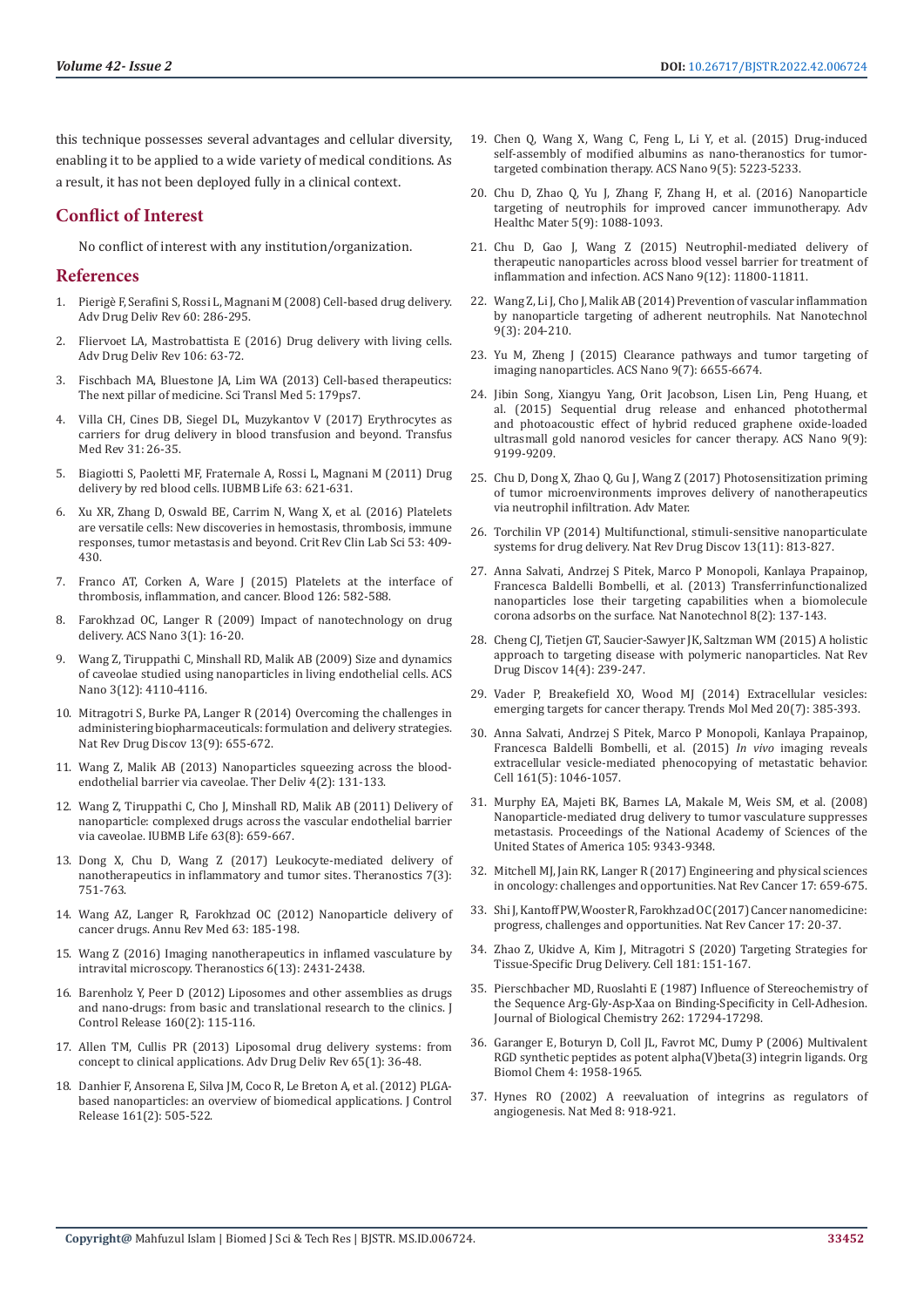- 38. [Brooks PC, Clark RAF, Cheresh DA \(1994\) Requirement of Vascular](https://pubmed.ncbi.nlm.nih.gov/7512751/)  [Integrin Alpha\(V\) Beta \(3\) for Angiogenesis. Science 264: 569-571.](https://pubmed.ncbi.nlm.nih.gov/7512751/)
- 39. [Felding-Habermann B, Fransvea E, O'Toole TE, Manzuk L, Faha](https://pubmed.ncbi.nlm.nih.gov/12198771/)  [B, et al. \(2002\) Involvement of tumor cell integrin alpha v beta 3](https://pubmed.ncbi.nlm.nih.gov/12198771/)  [in hematogenous metastasis of human melanoma cells. Clin Exp](https://pubmed.ncbi.nlm.nih.gov/12198771/)  [Metastasis 19: 427-436.](https://pubmed.ncbi.nlm.nih.gov/12198771/)
- 40. [Hynes RO \(2002\) Integrins: bidirectional, allosteric signaling machines.](https://pubmed.ncbi.nlm.nih.gov/12297042/)  [Cell 110: 673-687.](https://pubmed.ncbi.nlm.nih.gov/12297042/)
- 41. [Folkman J \(1995\) Angiogenesis in Cancer, Vascular, Rheumatoid and](https://pubmed.ncbi.nlm.nih.gov/7584949/)  [Other Disease. Nat Med 1: 27-31.](https://pubmed.ncbi.nlm.nih.gov/7584949/)
- 42. [Ruoslahti E \(2002\) Specialization of tumour vasculature. Nat Rev](https://pubmed.ncbi.nlm.nih.gov/12635171/)  [Cancer 2: 83-90.](https://pubmed.ncbi.nlm.nih.gov/12635171/)
- 43. [Stephan MT, Irvine DJ \(2011\) Enhancing cell therapies from the outside](https://pubmed.ncbi.nlm.nih.gov/21826117/)  [in: Cell surface engineering using synthetic nanomaterials. Nano Today](https://pubmed.ncbi.nlm.nih.gov/21826117/)  [6: 309-325.](https://pubmed.ncbi.nlm.nih.gov/21826117/)
- 44. [Chen Z, Hu Q, Gu Z \(2018\) Leveraging engineering of cells for drug](https://pubmed.ncbi.nlm.nih.gov/29446615/)  [delivery. Acc Chem Res 51: 668-677.](https://pubmed.ncbi.nlm.nih.gov/29446615/)
- 45. [Teramura Y, Iwata H \(2010\) Cell surface modification with polymers for](https://pubs.rsc.org/en/content/articlelanding/2010/sm/b913621e)  [biomedical studies. Soft Matter 6: 1081-1091.](https://pubs.rsc.org/en/content/articlelanding/2010/sm/b913621e)
- 46. [Park J, Andrade B, Seo Y, Kim MJ, Zimmerman SC, et al. \(2018\)](https://www.ncbi.nlm.nih.gov/pmc/articles/PMC8243527/)  [Engineering the surface of therapeutic "living" cells. Chem Rev 118:](https://www.ncbi.nlm.nih.gov/pmc/articles/PMC8243527/)  [1664-1690.](https://www.ncbi.nlm.nih.gov/pmc/articles/PMC8243527/)
- 47. [\(2017\) FDA approval brings first gene therapy to the United States.](https://www.fda.gov/NewsEvents/Newsroom/PressAnnouncements/%20ucm574058.htm))
- 48. [Fiorina P, Shapiro AMJ, Ricordi C, Secchi A \(2008\) The Clinical Impact of](https://pubmed.ncbi.nlm.nih.gov/18828765/)  [Islet Transplantation. Am J Transplant 8: 1990-1997.](https://pubmed.ncbi.nlm.nih.gov/18828765/)
- 49. [Yu Y, Fisher JE, Lillegard JB, Rodysill B, Amiot B, et al. \(2012\) Cell](https://www.ncbi.nlm.nih.gov/pmc/articles/PMC3245367/)  [therapies for liver diseases. Liver Transplant 18: 9-21.](https://www.ncbi.nlm.nih.gov/pmc/articles/PMC3245367/)
- 50. [Bianco P, Robey PG \(2001\) Stem cells in tissue engineering. Nature 414:](https://pubmed.ncbi.nlm.nih.gov/11689957/)  [118-121.](https://pubmed.ncbi.nlm.nih.gov/11689957/)
- 51. [Stephan MT, Moon JJ, Um SH, Bershteyn A, Irvine DJ \(2010\) Therapeutic](https://pubmed.ncbi.nlm.nih.gov/20711198/)  [cell engineering with surface-conjugated synthetic nanoparticles. Nat](https://pubmed.ncbi.nlm.nih.gov/20711198/)  [Med 16: 1035-1041.](https://pubmed.ncbi.nlm.nih.gov/20711198/)
- 52. [Stephan SB, Taber AM, Jileaeva I, Pegues EP, Sentman CL, et al. \(2015\)](https://pubmed.ncbi.nlm.nih.gov/25503382/)  [Biopolymer implants enhance the efficacy of adoptive T-cell therapy.](https://pubmed.ncbi.nlm.nih.gov/25503382/)  [Nat Biotechnol 33: 97-101.](https://pubmed.ncbi.nlm.nih.gov/25503382/)
- 53. [Hernandez RM, Orive G, Murua A, Pedraz JL \(2010\) Microcapsules and](https://pubmed.ncbi.nlm.nih.gov/20153388/)  [microcarriers for in situ cell delivery. Adv Drug Delivery Rev 62: 711-](https://pubmed.ncbi.nlm.nih.gov/20153388/) [730.](https://pubmed.ncbi.nlm.nih.gov/20153388/)
- 54. [Vegas AJ, Veiseh O, Gurtler M, Millman JR, Pagliuca FW, et al. \(2016\)](https://pubmed.ncbi.nlm.nih.gov/26808346/)  [Long-term glycemic control using polymer-encapsulated human stem](https://pubmed.ncbi.nlm.nih.gov/26808346/)  [cell-derived beta cells in immune-competent mice. Nat Med 22: 306-](https://pubmed.ncbi.nlm.nih.gov/26808346/) [311.](https://pubmed.ncbi.nlm.nih.gov/26808346/)
- 55. [Barnett BP, Arepally A, Karmarkar PV, Qian D, Gilson WD, et al. \(2007\)](https://pubmed.ncbi.nlm.nih.gov/17660829/)  [Magnetic resonance-guided, realtime targeted delivery and imaging of](https://pubmed.ncbi.nlm.nih.gov/17660829/)  [magnetocapsules immunoprotecting pancreatic islet cells. Nat Med 13:](https://pubmed.ncbi.nlm.nih.gov/17660829/)  [986-991.](https://pubmed.ncbi.nlm.nih.gov/17660829/)
- 56. [Oldenborg PA, Zheleznyak A, Fang YF, Lagenaur CF, Gresham HD, et al.](https://pubmed.ncbi.nlm.nih.gov/10856220/)  [\(2000\) Role of CD47 as a Marker of Self on Red Blood Cells. Science 288:](https://pubmed.ncbi.nlm.nih.gov/10856220/)  [2051-2054.](https://pubmed.ncbi.nlm.nih.gov/10856220/)
- 57. [Yoo JW, Irvine DJ, Discher DE, Mitragotri S \(2011\) Bioinspired,](https://pubmed.ncbi.nlm.nih.gov/21720407/)  [bioengineered and biomimetic drug delivery carriers. Nat Rev Drug](https://pubmed.ncbi.nlm.nih.gov/21720407/)  [Discovery 10: 521-535.](https://pubmed.ncbi.nlm.nih.gov/21720407/)
- 58. [Miller MA, Zheng YR, Gadde S, Pfirschke C, Zope H, et al. \(2015\)](https://www.nature.com/articles/ncomms9692)  [Tumour-associated macrophages act as a slow-release reservoir of](https://www.nature.com/articles/ncomms9692)  [nano-therapeutic Pt\(IV\) pro-drug. Nat Commun 6: 8692.](https://www.nature.com/articles/ncomms9692)
- 59. [Murciano JC, Medinilla S, Eslin D, Atochina E, Cines DB, et al. \(2003\)](https://www.researchgate.net/publication/10675337_Prophylatic_fibrinolysis_through_selective_dissolution_of_nascent_clots_by_tPA-carrying_erythrocytes) [Prophylactic fibrinolysis through selective dissolution of nascent clots](https://www.researchgate.net/publication/10675337_Prophylatic_fibrinolysis_through_selective_dissolution_of_nascent_clots_by_tPA-carrying_erythrocytes) [by tPA-carrying erythrocytes. Nat Biotechnol 21: 891-896.](https://www.researchgate.net/publication/10675337_Prophylatic_fibrinolysis_through_selective_dissolution_of_nascent_clots_by_tPA-carrying_erythrocytes)
- 60. [Parodi A, Quattrocchi N, Van de Ven AL, Chiappini C, Evangelopoulos](https://pubmed.ncbi.nlm.nih.gov/23241654/) [M, et al. \(2013\) Synthetic nanoparticles functionalized with biomimetic](https://pubmed.ncbi.nlm.nih.gov/23241654/) [leukocyte membranes possess cell-like functions. Nat Nanotechnol 8:](https://pubmed.ncbi.nlm.nih.gov/23241654/) [61-68.](https://pubmed.ncbi.nlm.nih.gov/23241654/)
- 61. [Hu CMJ, Fang RH, Wang KC, Luk BT, Thamphiwatana S, et al. \(2015\)](https://pubmed.ncbi.nlm.nih.gov/26374997/) [Nanoparticle biointerfacing by platelet membrane cloaking. Nature](https://pubmed.ncbi.nlm.nih.gov/26374997/) [526: 118-121.](https://pubmed.ncbi.nlm.nih.gov/26374997/)
- 62. [Hu CMJ, Fang RH, Zhang L \(2012\) Erythrocyte-Inspired Delivery](https://pubmed.ncbi.nlm.nih.gov/23184788/) [Systems. Adv Healthcare Mater 1: 537-547.](https://pubmed.ncbi.nlm.nih.gov/23184788/)
- 63. [Nakase I, Noguchi K, Fujii I, Futaki S \(2016\) Vectorization of](https://www.researchgate.net/publication/309220610_Vectorization_of_biomacromolecules_into_cells_using_extracellular_vesicles_with_enhanced_internalization_induced_by_macropinocytosis) [biomacromolecules into cells using extracellular vesicles with enhanced](https://www.researchgate.net/publication/309220610_Vectorization_of_biomacromolecules_into_cells_using_extracellular_vesicles_with_enhanced_internalization_induced_by_macropinocytosis) [internalization induced by macropinocytosis. Sci Rep 6: 34937.](https://www.researchgate.net/publication/309220610_Vectorization_of_biomacromolecules_into_cells_using_extracellular_vesicles_with_enhanced_internalization_induced_by_macropinocytosis)
- 64. [SJ Singer, GL Nicolson \(1972\) The fluid mosaic model of the structure of](https://pubmed.ncbi.nlm.nih.gov/4333397/) [cell membranes Science 175: 720-731](https://pubmed.ncbi.nlm.nih.gov/4333397/).
- 65. [MS Bretscher \(1972\) Asymmetrical lipid bilayer structure for biological](https://pubmed.ncbi.nlm.nih.gov/4502419/) [membranes. Nat New Biol 236: 11-12](https://pubmed.ncbi.nlm.nih.gov/4502419/).
- 66. [G van Meer \(2011\) Dynamic transbilayer lipid asymmetry Cold Spring](https://www.ncbi.nlm.nih.gov/pmc/articles/PMC3101844/) [Harb. Perspect Biol 3.](https://www.ncbi.nlm.nih.gov/pmc/articles/PMC3101844/)
- 67. [V Luzzati \(1997\) Biological significance of lipid polymorphism: the](https://pubmed.ncbi.nlm.nih.gov/9345624/) [cubic phases. Curr Opin Struct Biol 7: 661-668](https://pubmed.ncbi.nlm.nih.gov/9345624/).
- 68. [T Landh \(1995\) From entangled membranes to eclectic morphologies:](https://pubmed.ncbi.nlm.nih.gov/7641875/) [cubic membranes as subcellular space organizers. FEBS Lett 369: 13-](https://pubmed.ncbi.nlm.nih.gov/7641875/) [17](https://pubmed.ncbi.nlm.nih.gov/7641875/).
- 69. [ZA Almsherqi, SD Kohlwein, Y Deng \(2006\) Cubic membranes: a legend](https://pubmed.ncbi.nlm.nih.gov/16785319/) [beyond the Flatland\\* of cell membrane organization. J Cell Biol 173:](https://pubmed.ncbi.nlm.nih.gov/16785319/) [839-844.](https://pubmed.ncbi.nlm.nih.gov/16785319/)
- 70. [S Krishnamurthy, MK Gnanasammandhan, C Xie, K Huang, MY Cui, et](https://pubmed.ncbi.nlm.nih.gov/26975904/) [al. \(2016\) Monocyte cell membrane-derived nanoghosts for targeted](https://pubmed.ncbi.nlm.nih.gov/26975904/) [cancer therapy. Nanoscale 8: 6981-6985](https://pubmed.ncbi.nlm.nih.gov/26975904/).
- 71. [A Mohanty, S Uthaman, IK Park \(2020\) Utilization of polymer-lipid](https://pubmed.ncbi.nlm.nih.gov/32977707/) [hybrid nanoparticles for targeted anti-cancer therapy. Molecules 25:](https://pubmed.ncbi.nlm.nih.gov/32977707/) [4377](https://pubmed.ncbi.nlm.nih.gov/32977707/).
- 72. [PR Mishra, NK Jain \(2003\) Folate conjugated doxorubicin-loaded](https://pubmed.ncbi.nlm.nih.gov/14612344/) [membrane vesicles for improved cancer therapy. Drug Deliv 10: 277-](https://pubmed.ncbi.nlm.nih.gov/14612344/) [282.](https://pubmed.ncbi.nlm.nih.gov/14612344/)
- 73. [Y Guo, L Wang, P Lv, P Zhang \(2015\) Transferrin-conjugated](https://pubmed.ncbi.nlm.nih.gov/25663858/) [doxorubicin-loaded lipid-coated nanoparticles for the targeting and](https://pubmed.ncbi.nlm.nih.gov/25663858/) [therapy of lung cancer Oncol Lett 9: 1065-1072.](https://pubmed.ncbi.nlm.nih.gov/25663858/)
- 74. [S Krishnamurthy, MK Gnanasammandhan, C Xie, K Huang, MY Cui, et](https://pubmed.ncbi.nlm.nih.gov/26975904/) [al. \(2016\) Monocyte cell membrane-derived nanoghosts for targeted](https://pubmed.ncbi.nlm.nih.gov/26975904/) [cancer therapy. Nanoscale 8: 6981-6985](https://pubmed.ncbi.nlm.nih.gov/26975904/).
- 75. [X Zhang, P Angsantikul, M Ying, J Zhuang, Q Zhang, et al. \(2017\) Remote](https://pubmed.ncbi.nlm.nih.gov/28892588/) [loading of small-molecule therapeutics into cholesterol-enriched cell](https://pubmed.ncbi.nlm.nih.gov/28892588/)[membrane-derived vesicles. Angew Chem Int Ed Engl 56: 14075-14079.](https://pubmed.ncbi.nlm.nih.gov/28892588/)
- 76. [Z Chai, D Ran, L Lu, C Zhan, H Ruan, et al. \(2019\) Ligand-modified](https://pubmed.ncbi.nlm.nih.gov/31070352/) [cell membrane enables the targeted delivery of drug nanocrystals to](https://pubmed.ncbi.nlm.nih.gov/31070352/) [glioma. ACS Nano 13: 5591-5601.](https://pubmed.ncbi.nlm.nih.gov/31070352/)
- 77. [Z Chen, P Zhao, Z Luo, M Zheng, H Tian, et al. \(2016\) Cancer cell](https://pubmed.ncbi.nlm.nih.gov/27934074/) [membrane–biomimetic nanoparticles for homologous-targeting dual](https://pubmed.ncbi.nlm.nih.gov/27934074/)[modal imaging and photothermal therapy. ACS Nano 10: 10049-10057.](https://pubmed.ncbi.nlm.nih.gov/27934074/)
- 78. [P Angsantikul, S Thamphiwatana, Q Zhang, K Spiekermann, J Zhuang, et](https://pubmed.ncbi.nlm.nih.gov/30320205/) [al. \(2018\) Coating nanoparticles with gastric epithelial cell membrane](https://pubmed.ncbi.nlm.nih.gov/30320205/) [for targeted antibiotic delivery against Helicobacter pylori infection.](https://pubmed.ncbi.nlm.nih.gov/30320205/) [Adv Ther 1: 180016.](https://pubmed.ncbi.nlm.nih.gov/30320205/)